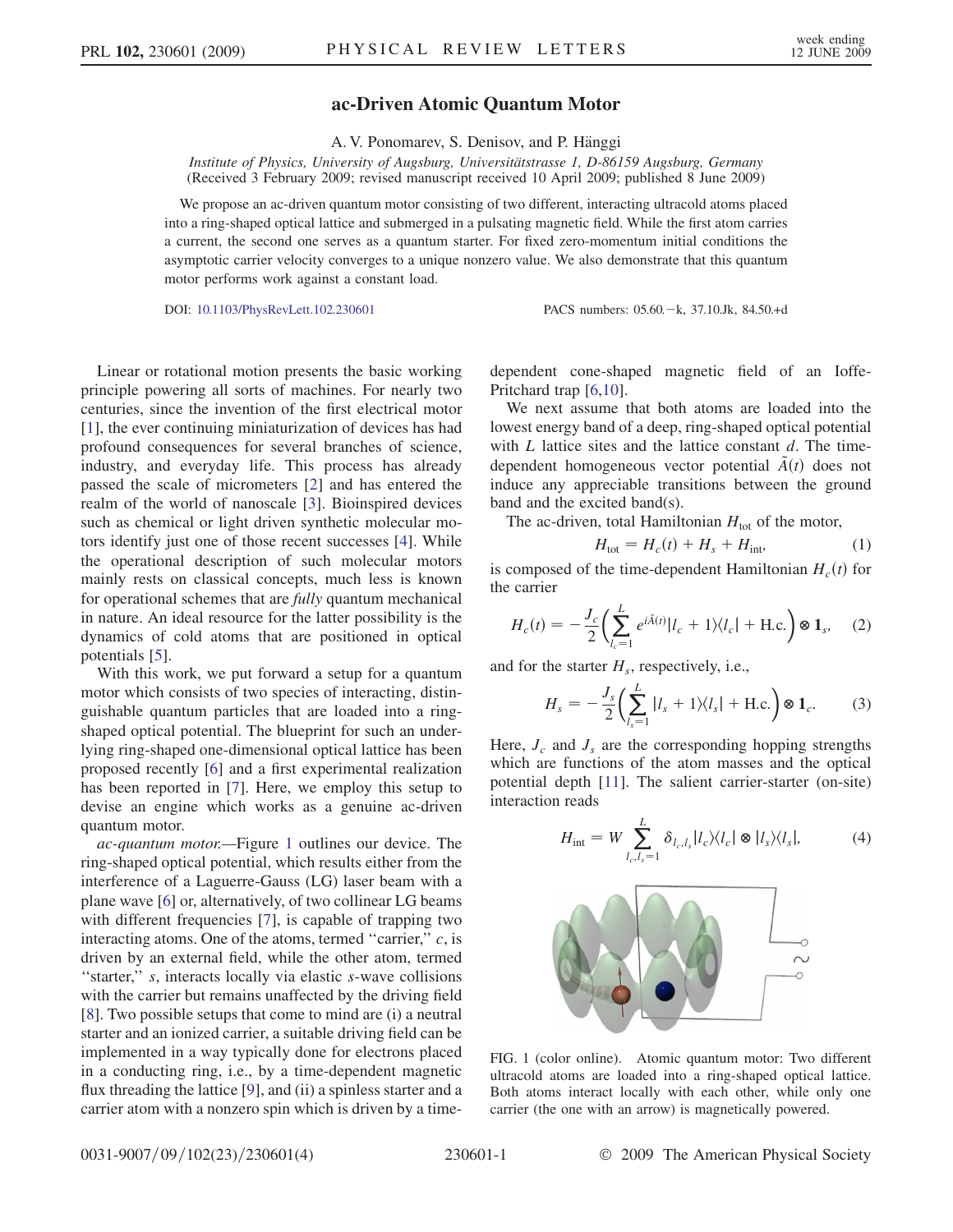where *W* denotes the interaction strength. Throughout the remaining we use periodic boundary conditions; i.e.,  $|L + 1\rangle = |1\rangle$ . The full system Hilbert space is spanned by the direct products of single particle Wannier states  $|l_c\rangle \otimes |l_s\rangle$ , with the dimension being  $\mathcal{N} = L^2$ . The scale of the motor current will be measured in units of the maximal group velocity  $v_0 = J_c d/\hbar$ .

<span id="page-1-1"></span>The driving of the ac-atomic quantum motor is switched on at the time instant  $t_0$ , so that the vector potential assumes the form

$$
\tilde{A}(t) = \chi(t - t_0)A(t),\tag{5}
$$

where  $\chi(t - t_0)$  is the step function and  $A(t)$  is defined on the entire time axis,  $t \in (-\infty, +\infty)$ .

dc-quantum current.—The mean carrier current is given as the speed of the motor by using the velocity operator:  $\hat{v}_c(t) = i/\hbar[H_{\text{tot}}(t), \hat{x}_c]$ . With  $\hat{x}_c = \sum_l l_c |l_c\rangle\langle l_c|$ , one finds  $\hat{v}_c(t) = -i(\hat{v}_0/2)(\sum_{l_c=1}^{L} e^{iA(t)}|l_c + 1)(l_c| - \text{H.c.}) \otimes \mathbf{1}_s$ . In the quasimomentum representation with  $|\kappa\rangle =$  $\sum_{n=1}^{L} \exp(i\kappa n) |n\rangle$ , its quantum expectation  $v_c(t; t_0) =$  $\langle \overline{\psi}(t) | \hat{v}_c(t) | \psi(t) \rangle$  reads

<span id="page-1-3"></span>
$$
\nu_c(t; t_0) = \nu_0 \sum_{l_c=1}^{L} \rho_{\kappa_{l_c}}(t; t_0) \sin[\kappa_{l_c} + \tilde{A}(t)], \qquad (6)
$$

wherein  $\kappa_l = 2\pi l_c/L$  is the single particle quasimomentum and where we indicated its parametric dependence on the start time  $t_0$ . Further,  $\rho_{\kappa_{l_c}}(t; t_0) = \sum_{l_s} |\langle \psi(t) | \kappa_{l_s} \rangle \otimes$  $|\kappa_{l_{c}}\rangle|^{2}$ , with  $\kappa_{l_{c}}=2\pi l_{s}/L$ , is the quasimomentum distribution for the carrier.

<span id="page-1-2"></span>The steady state regime of the motor can be characterized by the dc component of the averaged velocity

$$
\nu_c(t_0) := \lim_{t \to \infty} \frac{1}{t} \int_0^t \nu_c(t'; t_0) dt'. \tag{7}
$$

In the absence of the interaction between the particles, i.e.,  $W = 0$ , and an initial preparation with localized carriers that start out with zero velocity the motor setup cannot even support a transient directed current. In fact, this result holds for *any* shape of the vector potential  $A(t)$  [[12](#page-3-11)]. This situation thus mimics a single-phase ac motor: a periodically pulsating magnetic field would fail to put a rotor from rest into rotation, unless one applies an initial ''push'' via a starter mechanism [\[13\]](#page-3-12). In our setup, the role of the quantum starter is taken over by the nonvanishing interaction W with the second particle.

Nonetheless, even with nonvanishing interaction,  $|W| > 0$ , there exists no evident procedure for setting the motor into rotation. A seemingly obvious solution—application of a constant carrier bias—cannot resolve the task. This is true because the corresponding vector potential,  $A_B(t) = \omega_B t$ , induces Bloch oscillations only [\[14\]](#page-3-13). In distinct contrast, we shall employ an unbiased time-dependent vector potential possessing a zero dc component,  $A(t + T) = A(t)$ , i.e.,  $\int_0^T A(\tau) d\tau = 0$ .

For zero-momentum initial conditions, the unbiased monochromatic ac force,  $A(t) = A \sin(\omega t)$ , would launch—with equal probabilities—the system either into a clockwise (rightward) or a counterclockwise rotation (leftward motion) [[15](#page-3-14)]. Thus, the modus operandi as a motor requires a symmetry-breaking driving field, realized here with the harmonic mixing signal,

$$
A(t) = A_1 \sin(\omega t) + A_2 \sin(2\omega t + \Theta), \tag{8}
$$

<span id="page-1-0"></span>where  $\Theta$  denotes the crucial symmetry-breaking phase shift. The input [\(8](#page-1-0)) knowingly may induce a nonvanishing nonlinear response, the so-called *ratchet effect* [\[15](#page-3-14)[–17\]](#page-3-15).

Quantum current in terms of Floquet states.—The dynamics at times  $t > t_0$  of the time-periodic Hamiltonian [\(1\)](#page-0-1) can be analyzed by using the Floquet formalism [[18\]](#page-3-16). The solution of the eigenproblem,  $U(t, t_0) \phi_n(t; t_0; k) =$  $\exp(-\frac{i}{\hbar}\epsilon_n t)|\phi_n(t;t_0;k)\rangle$ , with the propagator  $U(t,t_0)$  =  $\mathcal{T} \exp[-\frac{i}{\hbar} \int_{t_0}^t H_{\text{tot}}(\tau)] d\tau$  ( $\mathcal{T}$  denotes the time ordering), provides the set of Floquet states, being time periodic, i.e., with  $T = 2\pi/\omega$  being the driving period,  $|\phi_n(t+T; t_0; k)\rangle = |\phi_n(t; t_0; k)\rangle$ . Here,  $k =$  $\langle \phi_l | \kappa_l \rangle_s \otimes | \kappa_m \rangle_c$  is the *total* quasimomentum of the Floquet state. Because of the discrete translation invariance of the system, the total quasimomentum is conserved during the time evolution, thus serving as a quantum number. Since  $H_{\text{tot}}$  is a function of the time difference  $t - t_0$  only, the quasienergies  $\epsilon_n$  are independent of  $t_0$ , and the Floquet states for different start times  $t_0$  are related by  $|\phi_n(t; t_0; k)\rangle = |\phi_n(t - t_0; 0; k)\rangle.$ 

Using this relation we next decompose  $\psi(t_0)$  in the complete basis of Floquet states:  $|\psi(t_0)\rangle =$ complete basis of Floquet states:  $|\psi(t_0)\rangle =$  $\sum_{n=1}^{N} c_n |\phi_n(0; t_0; k)\rangle = \sum_{n=1}^{N} c_n |\phi_n(T - t_0; 0; k)\rangle$ . In the absence of the driving,  $A(t) \equiv 0$ , the motor setup ([1](#page-0-1))–[\(3\)](#page-0-2) possesses the continuous translational symmetry in time. Thus, the expansion coefficients of the initial wave function  $\psi(t_0)$  in the system eigenbasis knowingly do not depend on time. On the contrary, eigenstates of a periodically driven system—the Floquet states—evolve in time, being locked by the external ac field. The expansion of an initial wave function over the Floquet eigenbasis depends on the start time  $t_0$  [\(5](#page-1-1)), which determines the phase of the driving ac field [\[15\]](#page-3-14):  $c_n = c_n(t_0) =$  $\langle \phi_n(T - t_0, 0; k) | \psi(t_0) \rangle$ . Substitution of the above decomposition into ([7\)](#page-1-2) yields the result

<span id="page-1-4"></span>
$$
\nu_c(t_0) = \sum_{n=1}^{\mathcal{N}} \bar{\nu}_n |c_n(t_0)|^2, \qquad \bar{\nu}_n = \frac{1}{T} \int_0^T \nu_n(\tau) d\tau. \quad (9)
$$

Here,  $\bar{v}_n$  denotes the quantum average velocity of the *n*th Floquet state ([6](#page-1-3)). Because the Floquet states are periodic functions of the time difference  $\tau = t - t_0$  only, the velocities  $\bar{v}_n$  do not depend on  $t_0$ , and the dependence of the generated dc current on the  $t_0$  solely stems from the coefficients  $c_n(t_0)$ . Since the system evolution is fully quantum coherent, i.e., there is no memory erasing induced by an environment, the asymptotic current maintains the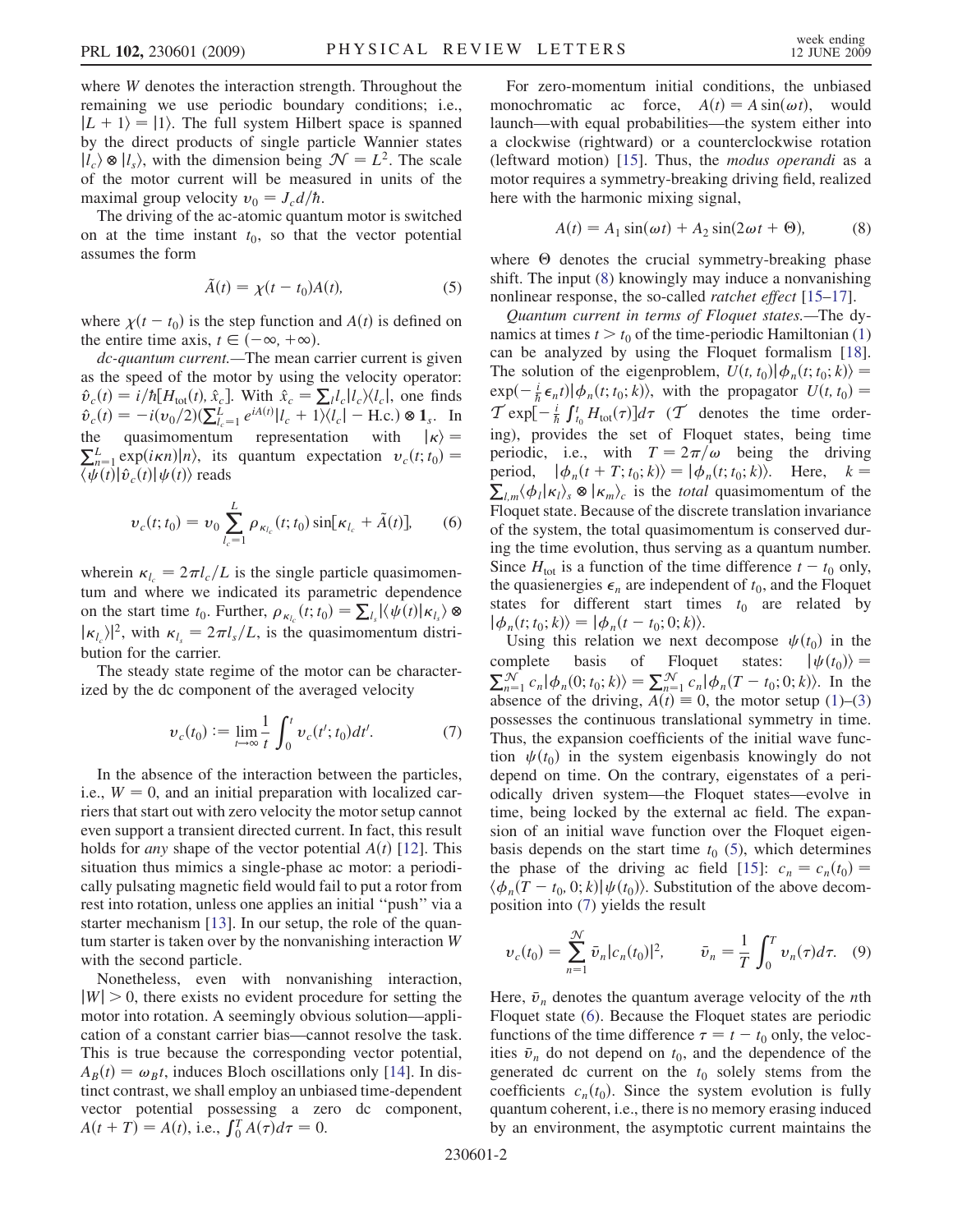memory of the initial condition as encoded in the coefficients  $c_n(t_0)$  [\[15\]](#page-3-14).

Input-output characteristics.—The question is now, how can we control the motor? To answer this question, we used the symmetry analysis [[15](#page-3-14)] which allows us to predict an appearance of a certain dc current. Combining timereversal operation and the complex conjugation applied to [\(6\)](#page-1-3) with  $A(t)$  in the form of ([8\)](#page-1-0), one can prove the (anti) symmetric dependence of  $\bar{v}_n$  on  $\Theta$  for the Floquet states with  $k = 0$ :  $\bar{v}_n(\pi - \Theta) = \bar{v}_n(\Theta)$ ,  $\bar{v}_n(-\Theta) = -\bar{v}_n(\Theta)$ . Thus, the Floquet states with  $k = 0$  possess zero mean velocities at  $\Theta = 0$ ,  $\pi$ . Furthermore, using a similar reasoning, one finds that the set of Floquet states with nonzero  $k$  can be ordered by the parity relation, which links eigenstates with opposite quasimomenta,  $\phi_n(t; t_0; -k; \Theta) =$  $\phi_m(T - t; t_0; \vec{k}; -\Theta)$ , yielding  $\bar{v}_n = -\bar{v}_m$ . This implies that, for a symmetric (in k) initial state and  $\Theta = 0, \pi$ , the contributions to the dc current of Floquet states with opposite quasimomenta eliminate each other. The same holds true for a monochromatic driving ([8\)](#page-1-0), with  $A_2 = 0$  [\[15\]](#page-3-14). Shifting  $\Theta$  away from 0,  $\pm \pi$  causes the decisive symmetry breaking and leads to the desymmetrization of the Floquet states with  $k = 0$  and consequently will violate the parity between states with opposite signs of  $k$ .

The motor speed depends on the initial conditions, which define the contributions of different Floquet states to the carrier velocity [\(9](#page-1-4)). We restrict our analysis to the initial state  $\psi(t_0) = L^{-1/2} |l_c\rangle \otimes \sum_{l_s} |l_s\rangle, l_c = 1, ..., L$ , in the form of the localized carrier (at  $l_c$ ) and the uniformly ''smeared,'' delocalized starter. Both particles have zero velocities at  $t = t_0$ . The asymptotic velocity typically exhibits a strong dependence on  $t_0$  [\[15\]](#page-3-14). We first discuss the results obtained after averaging over  $t_0$ , thus assigning a unique motor velocity value,

$$
v_c = \langle v_c(t_0) \rangle_{t_0} = 1/T \int_{t_0}^{T+t_0} v_c(t_0) dt_0, \qquad (10)
$$

<span id="page-2-2"></span>for fixed system parameters.

Figure [2](#page-2-0) depicts the dependence of the average motor velocity on  $\Theta$ . The results obtained by direct time propagation of the initial state and averaged over  $t_0$  (dashed line) are superimposed by those calculated via the Floquet formalism [\(9\)](#page-1-4) (solid line). The agreement between the two curves is satisfactory but not perfect: This is true because of the sharp peaks on the asymptotic current ([9](#page-1-4)).

These peaks can be associated with *avoided crossings* between two quasienergy levels [\[15\]](#page-3-14). These avoided crossings cause a strong current enhancement if one of the interacting and transporting eigenstate overlaps significantly with an initial, nontransporting state of the motor. Note also that a very narrow avoided crossing requires a very large evolution time to become resolved, i.e.,  $t_{obs} \sim$  $\hbar/|\epsilon_{\alpha} - \epsilon_{\beta}|$  [[15](#page-3-14)]. Our chosen evolution time  $t = 200T$  is not large enough to clearly resolve the distinct resonances depicted in Fig. [2.](#page-2-0)

We further detect that the dependence of the motor velocity  $v_c(t_0)$  in [\(7](#page-1-2)) on  $t_0$  increasingly disappears upon

<span id="page-2-0"></span>

FIG. 2 (color online). Averaged motor velocity in [\(10\)](#page-2-2) (in units of the maximal group velocity  $v_0 = J_c d/\hbar$  as a function of the phase shift  $\Theta$  in [\(8](#page-1-0)) for  $L = 16$ . The  $(t_0)$ -averaged velocity [\(7\)](#page-1-2) obtained by the direct time propagation of the initial state up to 200T (dashed line) is compared to the asymptotic dependence given by the Floquet approach [\(9\)](#page-1-4) (red solid line). The parameters are  $\hbar \omega = 0.1 J_c$ ,  $A_1 = 0.5$ ,  $A_2 = 0.25$ ,  $W = 0.2 J_c$ ,  $J_s =$  $J_c = J$ .

<span id="page-2-3"></span>increasing the size  $L$  (not shown). To provide a quantitative estimate, we evaluated the dispersion of the current [\(9\)](#page-1-4) with respect to  $t_0$ , i.e.,

$$
\Sigma_v = \sqrt{\langle v_c(t_0)^2 - \langle v_c(t_0) \rangle_{t_0}^2 \rangle_{t_0}}.
$$
 (11)

As shown in Fig. [3](#page-2-1) this dispersion decays with increasing size L, being rather faint for  $L \ge 16$ . For sizes  $L \ge 16$  the carrier assumes an asymptotic velocity that essentially is independent of the initial start time  $t_0$ . This effect is caused by the presence of the starter: The carrier velocity is obtained as the trace over the part of the total system Hilbert space, associated with the starter. The starter dynamics mimics a dissipative, finite heat bath for the carrier dynamics whose effectiveness increases with both the (i) the dimension of the starter subspace, i.e., the size  $L$ , and (ii) the strength of the interaction W.

Load characteristics.—The analysis based on Eqs. [\(1](#page-0-1))– [\(3\)](#page-0-2) and [\(8](#page-1-0)) has been for a free rotator. In order to qualify for a genuine motor device, the engine must be able to operate under an applied load. The load is introduced as the bias  $\omega_B t$ , being added to the vector potential  $\tilde{A}(t)$ . All the information about transport properties can be extracted by using again the Floquet formalism, provided that the

<span id="page-2-1"></span>

FIG. 3. Dispersion of the motor velocity [\(11\)](#page-2-3) versus the number of lattice sites L. Here  $\Theta = \pi/2$ , and the other parameters are the same as in Fig. [2.](#page-2-0)